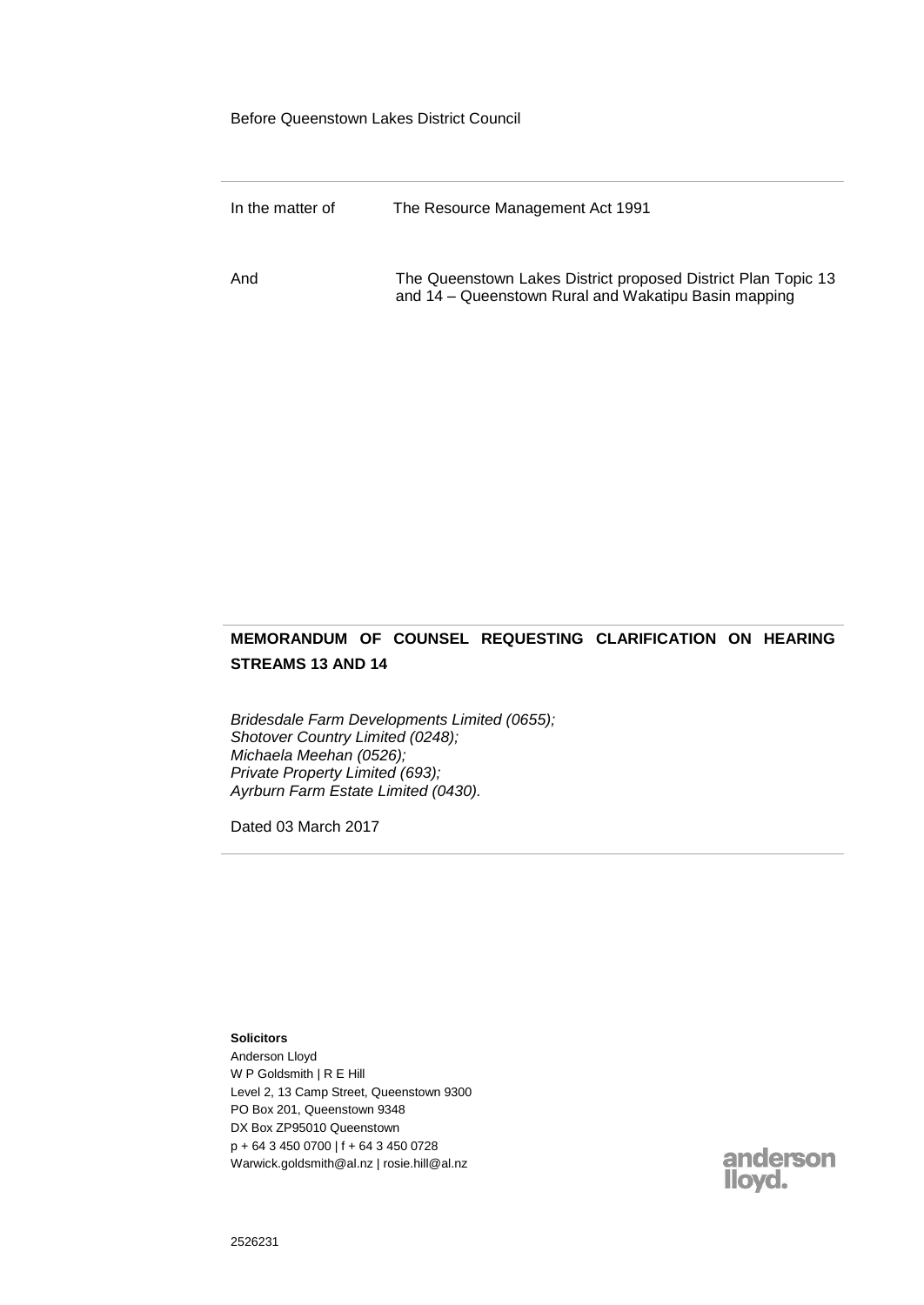### **MAY IT PLEASE THE COMMISSIONERS**

#### **Introduction**

- 1 This Memorandum is lodged on behalf of the Submitters named on the front cover page (collectively referred to as "**Submitters**").
- 2 Each of these Submitters have reasons to request the exclusion of their submissions from being heard within Hearing Stream 14 (Wakatipu Basin mapping) and request to be heard within Hearing Stream 13 (Queenstown Rural mapping).
- 3 The clarification in this Memorandum is in response to the Hearing panel's Minute dated 07 February 2017 advising that the Hearing Panel proposes to hear all submissions seeking amendments to the Planning Maps within the Wakatipu Ward, excluding the area subject to the Wakatipu Basin Study ("**Study**").
- 4 It is noted that the Minute clarifies the separation of submitters into Hearing Streams 13 and 14 has been by geographic area, so some submissions in respect of land on the edge of the Wakatipu Basin may be included within the Basin Study even if not directly affected by the Study.
- 5 It is noted that the delineation of the extent of the Study largely follows the notified PDP notified ONL, many areas of which are the subject of challenge through submissions on the PDP.

### **Individual Submitter reasons for exclusion from Hearing Stream 14**

### *Bridesdale Farm Developments (0655);*

- 6 The PDP zones this land a mixture of Low Density Residential, Rural Lifestyle and Rural General. The Proposed Planning Map 30 indicates a proposed Urban Growth Boundary on the proposed Low Density Residential Zone boundary, through part of the land, and the Outstanding Natural Landscape Line is delineated running through the land.
- 7 Bridesdale has sought to rezone the land to Low Density residential above the floodplain, to amend the UGB, and to relocate the boundary of the ONL to the outer edge of the site, along the true left bank of the Kawarau River.
- 8 The majority of the Bridesdale land is indicated as outside of the Basin Study, the areas inside the Study are parts of the Bridesdale land already consented for development through the Housing Accords and Special Housing Areas Act. It can reasonably be assumed the Study will not address that part of the land outside of the Study and within the ONL. It is therefore anticipated that the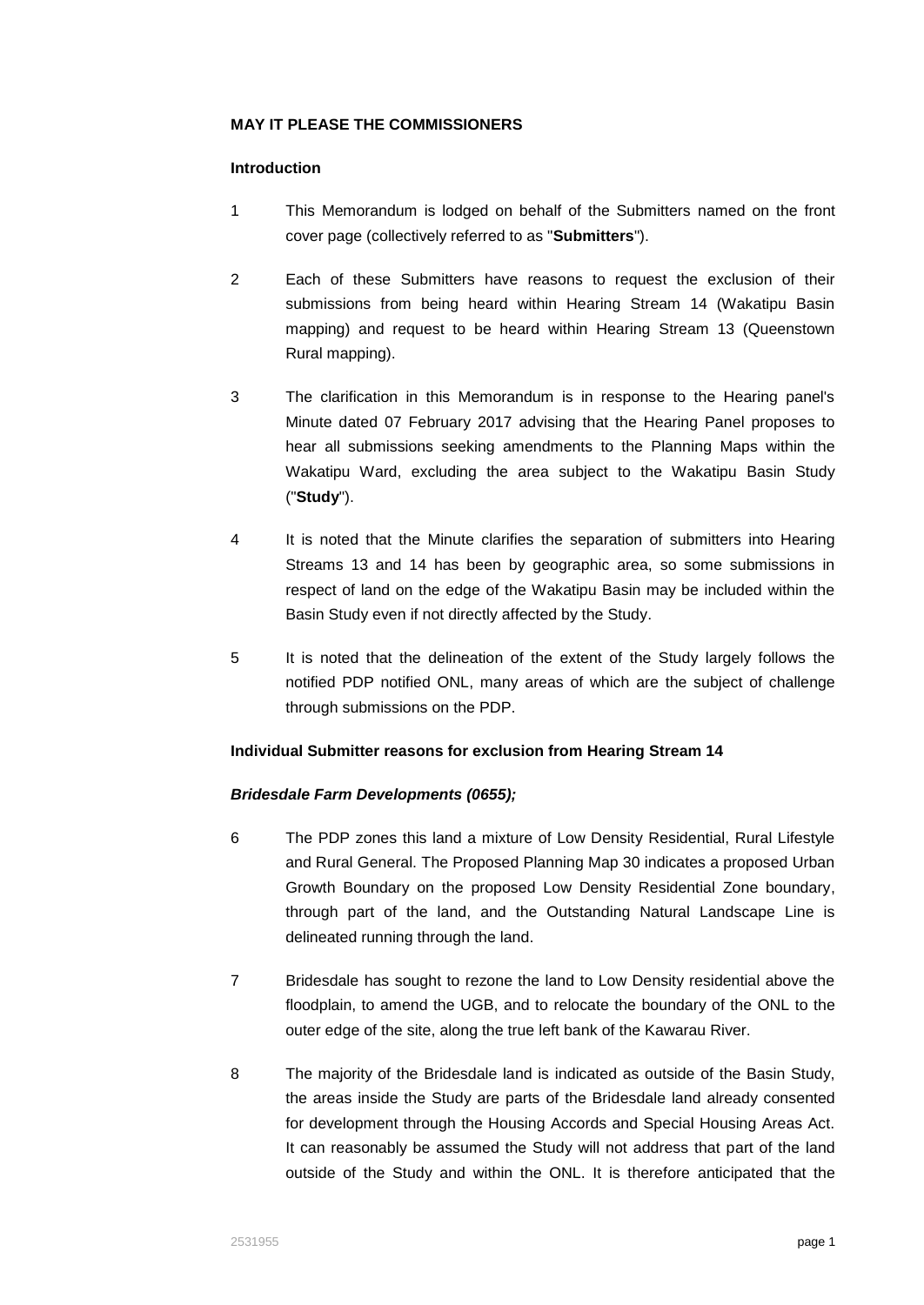Study will be of little assistance to the Commission in determining the appropriate zoning of that ONL land, and the location of the landscape boundary itself.

- 9 The critical aspects of the submission will be determined upon landscape matters which are not related to the character of the Wakatipu Basin Rural and Rural Lifestyle areas in the sense they are sufficiently separated and related to the Kawarau ONL.
- 10 It is therefore respectfully requested that the Bridesdale submission not be delayed by the outcome of the Study, and be heard within Hearing Stream 13.

### *Michaela Meehan (0526)*

- 11 Michaela Meehan submitted to amend the delineation of the ONL boundary over the area known as the "Northridge Landform".
- 12 The Northridge Landform is a ridge running from the Shotover River in the west to Arrowtown in the east, and is broadly parallel to Malaghans Road. The Submission seeks to move a small section of the ONL boundary slightly to the west so as to reflect the landscape values of developed land on Northridge. The amendment to the landscape line would result in a relatively minor extension of an RLC sliver of land.
- 13 The Study map indicates the sought extended sliver of land sought to become RLC is excluded from the Study (given it is currently in the ONL) and the remainder of Northridge is in the Study. This submission is solely a landscape mapping exercise, which will be undertaken by landscape architects more closely examining the bounds of the ONL as notified. This is not a matter which more broadly is concerned by the character of the Wakatipu Basin Rural and Rural Lifestyle Zones and the findings of the Study.
- 14 The Study findings will not assist the Commission in determining this minor landscape issue and as such it is respectfully requested that that the Meehan submission not be delayed by the outcome of the Study, and be heard within Hearing Stream 13.

#### *Shotover Country Limited (0528)*

- 15 The Shotover Country submission seeks a minor extension of the Shotover Country Special Zone over land currently identified as Rural Zone and within the indicated ONF landscape lines. The rezoning is outside of the ONF boundary and therefore included within the Basin Study.
- 16 The rezoning reflects a minor extension to the extent of existing development already undertaken at Shotover Country. The submission is sufficiently narrow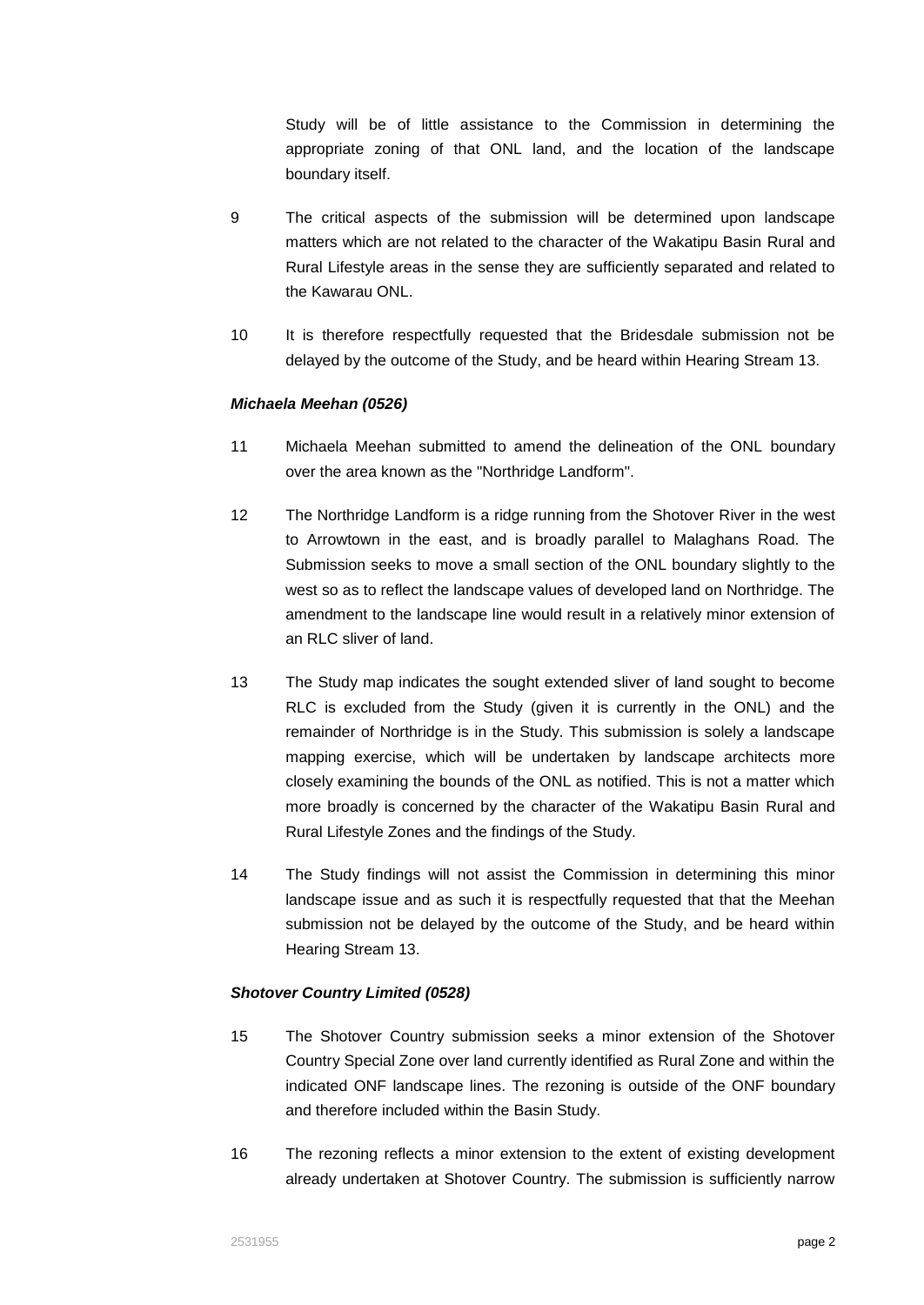and is only a modest extension to the existing urban development undertaken. The issues at the core of the Panel's minute relating to commission the Basin Study to identify Wakatipu Basin character are not directly relevant to the proposed extension of the Shotover Country Special Zone.

- 17 The areas in question are also subject to a Special Housing Area proposal to be heard on 30-31 March and it is anticipated a decision would be issued before the Queenstown Mapping Hearing in July 2017.
- 18 Shotover therefore requests that it not be delayed unnecessarily by the outcomes of the Study, and it is respectfully requested that that the Shotover submission not be delayed by the outcome of the Study, and be heard within Hearing Stream 13.

## *Private Property Limited (0693)*

- 19 Private Property Limited submitted to amend the ONL boundary located on the bounds of the Submitter's property at Morven Ferry Hill to a follow more appropriate natural topographical boundaries, as opposed to the current boundary that follows cadastral boundaries. The land within the amended ONL is sought to be rezoned to Rural Lifestyle Zoning.
- 20 The land sought to be rezoned is therefore currently excluded from the Basin Study as it is currently notified as ONL. The Submission pertains to a localised and specific landscape matter not related to the remainder of Wakatipu Basin Study on character.
- 21 The Study findings will not assist the Commission in determining this minor landscape issue and as such it is respectfully requested that that the Private Property submission not be delayed by the outcome of the Study, and be heard within Hearing Stream 13.

### *Ayrburn Farm Estate Limited (0430)*

- 22 Ayrburn Farm Estate limited submitted to extend the Waterfall Park resort zoning over a small piece of Rural Zoned land adjoining the Resort Zone, or alternatively to rezone that land for urban and / or rural residential purposes. This pocket of land is between the Resort Zone and adjacent Rural Residential zoning and represents a logical and relatively minor rezoning extension.
- 23 The area sought to be rezoned is a discrete pocket of land which has only limited (if any) impact on the character of the wider Wakatipu Basin Rural and Rural Lifestyle Character areas. The Submission by Ayrburn is sufficiently comprehensive to particularise the values of the rezoning extension sought and is supported by a section 32 analysis for rezoning.